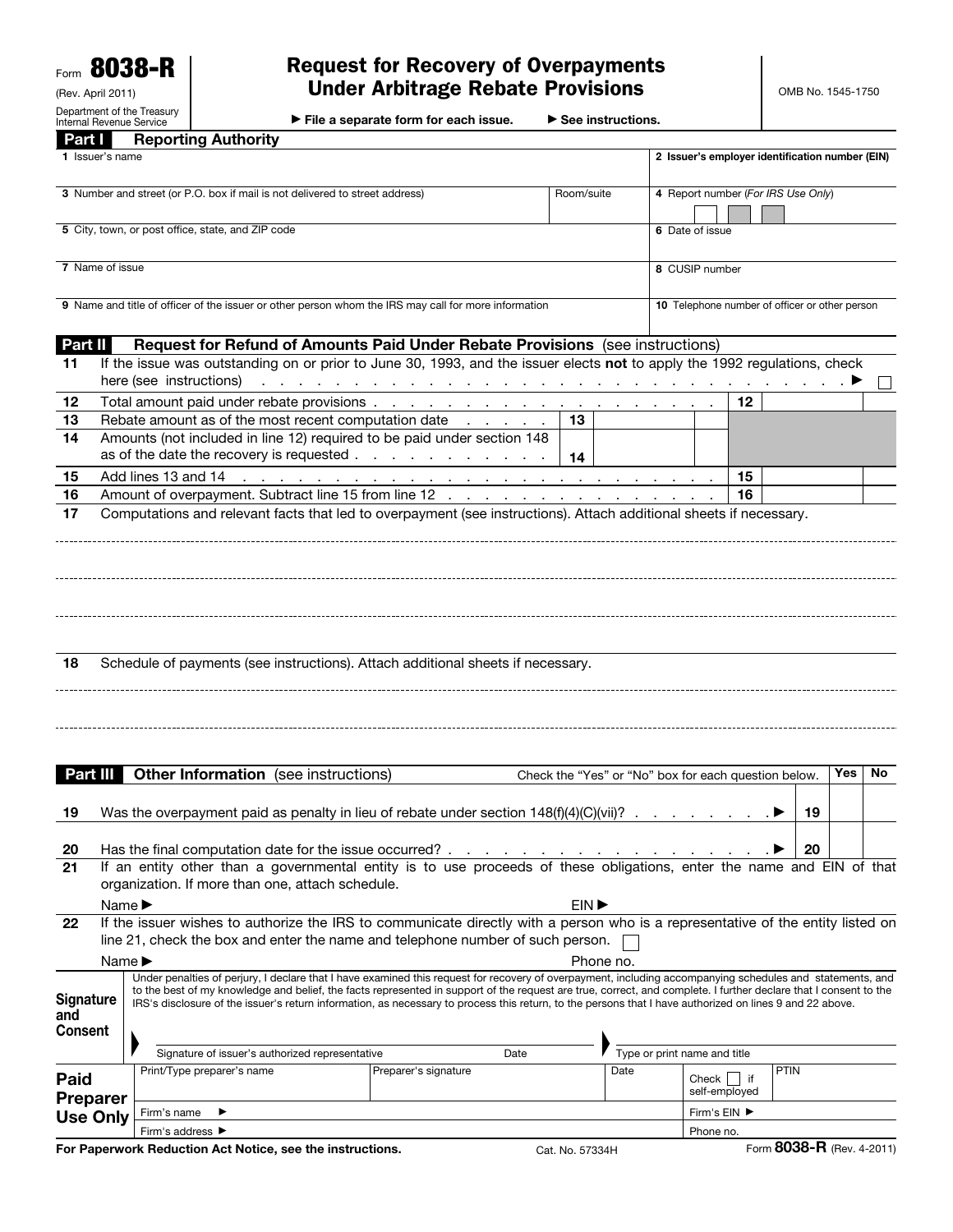## What's New

Claims for recovery of overpayments cannot be filed later than the date that is 2 years after the final computation date under Regulations section 1.148-3(e)(2) for the applicable issue of bonds, or 2 years from July 1, 2008, for an issue of bonds whose final computation date is on or before June 24, 2008. See Rev. Proc. 2008-37, which is on page 137 of Internal Revenue Bulletin 2008-29 at *www.irs.gov/pub/irs-irbs/ irb08-29.pdf.*

# General Instructions

*Section references are to the Internal Revenue Code unless otherwise noted.* 

Note. Use a separate Form 8038-R for each issue.

### Purpose of Form

Form 8038-R is used by issuers of state and local bonds to request a refund of amounts paid with Form 8038-T, Arbitrage Rebate, Yield Reduction, and Penalty in Lieu of Arbitrage Rebate.

Payments made with Form 8038-T that may be recoverable include:

1. Yield reduction payments,

- 2. The arbitrage rebate to the United States,
- 3. A penalty in lieu of rebating arbitrage to the United States, or

4. A penalty to terminate the election to pay a penalty in lieu of rebating arbitrage.

### Recovery of Overpayment

In general, an issuer may recover an overpayment of rebate for an issue of bonds by establishing to the Internal Revenue Service that the overpayment occurred. An overpayment is the excess of the amount paid to the United States for an issue under section 148 over the sum of the rebate amount for the issue as of the most recent computation date and all amounts that are otherwise required to be paid under section 148 as of the date the recovery is requested.

An overpayment may be recovered only to the extent that a recovery on the date that it is first requested would not result in an additional rebate amount if that date were treated as a computation date.

Except for overpayments of penalty in lieu of rebate under section 148(f)(4)(C)(vii) and Regulations section 1.148-7(k), an overpayment of less than \$5,000 may not be recovered before the final computation date. See Regulations section 1.148-3(i).

The amount of rebate overpayment is based on the amount actually paid, not the future value of the amount paid.

Note. Regulations section 1.148-3(b) provides that as of any date, the rebate amount for an issue is the excess of the future value, as of that date, of all receipts on nonpurpose investments over the future value, as of that date, of all payments on nonpurpose investments. The definitions of payments and receipts in Regulations section 1.148-3(d), in part, require inclusion of transactions (including, but not limited to, acquisition, earnings and return of principal) on a date for each nonpurpose investment. Any cash flow representation to the contrary may result in the understatement of rebate amount. Yield reduction payments are determined using payments and receipts as described in Regulations section 1.148-5(b)(1).

#### Processing the Request

When filing Form 8038-R, you must provide:

• All copies of Form(s) 8038-T related to the request for refund, and

• The computations of the overpayment and interest (if any) on line 17. The computations must show all cash flows from the issue date to the computation date reflecting the overpayment (for example, if a series of reports were prepared all such reports must be provided, unless the last report details all cash flows). Provide any additional attachments if needed.

Generally, this information will be sufficient to determine whether a refund is appropriate. For refund claim rejections where there is a procedural deficiency or where an issuer has failed to provide sufficient information to enable a determination that an overpayment occurred, the IRS will contact the issuer or its representative to resolve the deficiency. If all the requested information is not timely received, a letter will be sent explaining that the request for recovery is deficient and that its processing is rejected.

For refund claim denials, in full or in part, if the IRS makes a preliminary determination to deny a refund claim, the IRS will notify the issuer in writing that it may submit additional information or participate in a conference, or both. Additional information must be submitted within 21 days of the request for additional information or the conference. If the issuer fails to submit additional information or if the IRS disagrees that an overpayment occurred, the IRS will send the issuer a registered or certified letter denying the claim, subject to the issuer's appeal rights.

The procedures for processing a request for refund are detailed in Rev. Proc. 2008-37 which is on page 137 of Internal Revenue Bulletin 2008-29 at *www.irs.gov/pub/irs-irbs/irb08-29.pdf.* 

An issuer is entitled to appeal a refund claim denial. See Rev. Proc. 2006-40 which is on page 694 of Internal Revenue Bulletin 2006-42 at *www.irs.gov/pub/irs-irbs/irb06-42.pdf*, for details.

## Where To File

File Form 8038-R, and attachments, with the Internal Revenue Service, Ogden Submission Processing Center, Ogden, UT 84201.

Private delivery services. You can use certain private delivery services designated by the IRS to meet the "timely mailing as timely filing/ paying" rule for tax returns and payments. These private delivery services include only the following:

• DHL Express (DHL): DHL Same Day Service.

• Federal Express (FedEx): FedEx Priority Overnight, FedEx Standard Overnight, FedEx 2Day, FedEx International Priority, and FedEx International First.

• United Parcel Service (UPS): UPS Next Day Air, UPS Next Day Air Saver, UPS 2nd Day Air, UPS 2nd Day Air A.M., UPS Worldwide Express Plus, and UPS Worldwide Express.

The private delivery service can tell you how to get written proof of the mailing date.



Private delivery service<br>You must use the U.S.<br>CAUTION IRS P.O. box address. Private delivery services cannot deliver items to P.O. boxes. You must use the U.S. Postal Service to mail any item to an

## Specific Instructions

Line 1. Enter the name of the governmental entity that issued the bonds, not the name of the entity receiving the benefit of the financing.

## Part I. Reporting Authority

Line 6. Enter the date of issue. This date should be identical to the date on the corresponding Form 8038-T, Part I, line 6. This is generally the first date on which there is a physical exchange of the bonds for the purchase price.

Line 7. Enter the name of the issue. This name should be identical to the name listed on the corresponding Form 8038-T, Part I, line 7. If there is no name, please provide other identification of the issue.

Line 8. Enter the CUSIP (Committee on Uniform Securities Identification Procedures) number of the bond with the latest maturity. The CUSIP should be identical to the CUSIP listed on the corresponding Form 8038-T, Part I, line 8. Enter "None" if the issue does not have a CUSIP number.